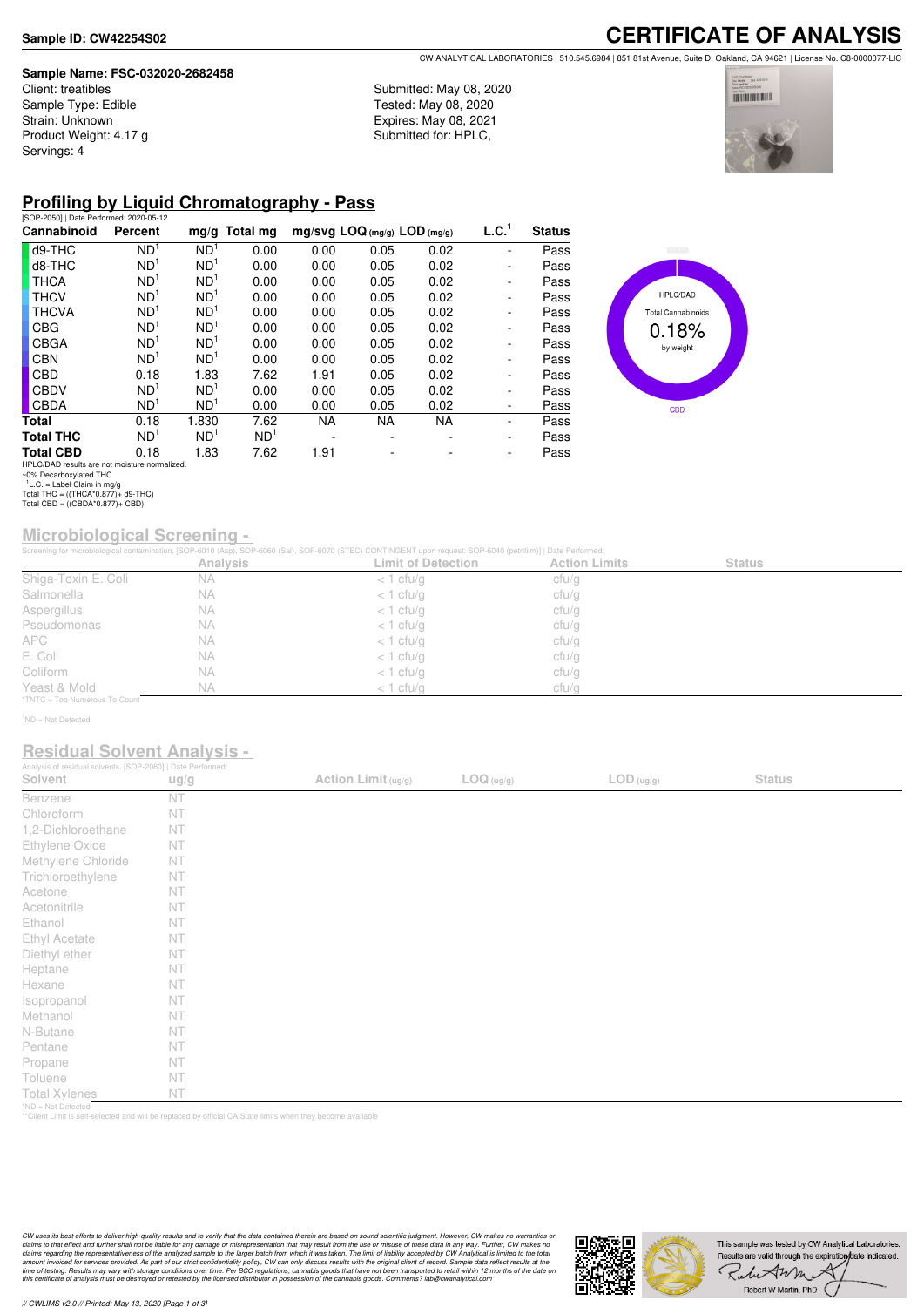#### **Sample ID: CW42254S02**

#### **Sample Name: FSC-032020-2682458** Client: treatibles

Sample Type: Edible Strain: Unknown Product Weight: 4.17 g Servings: 4

**CERTIFICATE OF ANALYSIS** CW ANALYTICAL LABORATORIES | 510.545.6984 | 851 81st Avenue, Suite D, Oakland, CA 94621 | License No. C8-0000077-LIC

Submitted: May 08, 2020 Tested: May 08, 2020 Expires: May 08, 2021 Submitted for: HPLC,



### **Chemical Residue Screening -**

|                                                                                                              | ug/g | Targeted analysis of chemical residues. [SOP-2011 (GC), SOP-2012 (LC)]   Date Performed:<br>$LOG (ug/g)$ <i>LOD</i> $(ug/g)$ <i>Action</i><br>Limit <sub>(ug/g)</sub> | <b>Status</b> |                               | ug/g                     | LOG (ug/g) LOD (ug/g) Action<br>Limit <sub>(ug/g)</sub> |               | <b>Status</b> |
|--------------------------------------------------------------------------------------------------------------|------|-----------------------------------------------------------------------------------------------------------------------------------------------------------------------|---------------|-------------------------------|--------------------------|---------------------------------------------------------|---------------|---------------|
| Abamectin                                                                                                    | NT   |                                                                                                                                                                       |               | Fludioxonil                   | NT                       |                                                         |               |               |
| Acephate                                                                                                     | NT   |                                                                                                                                                                       |               | Hexythiazox                   | <b>NT</b>                |                                                         |               |               |
| Acequinocyl                                                                                                  | NT   |                                                                                                                                                                       |               | Imazalil                      | NT                       |                                                         |               |               |
| Acetamiprid                                                                                                  | NT   |                                                                                                                                                                       |               | Imidacloprid                  | NT                       |                                                         |               |               |
| Aldicarb                                                                                                     | NT   |                                                                                                                                                                       |               | Kresoxim-methyl               | NT                       |                                                         |               |               |
| Azoxystrobin                                                                                                 | NT   |                                                                                                                                                                       |               | <b>Malathion</b>              | NT                       |                                                         |               |               |
| <b>Bifenazate</b>                                                                                            | NT   |                                                                                                                                                                       |               | Metalaxyl                     | NT                       |                                                         |               |               |
| <b>Bifenthrin</b>                                                                                            | NT   |                                                                                                                                                                       |               | Methiocarb                    | NT.                      |                                                         |               |               |
| <b>Boscalid</b>                                                                                              | NT   |                                                                                                                                                                       |               | Methomyl                      | NT                       |                                                         |               |               |
| Captan                                                                                                       | NT   |                                                                                                                                                                       |               | Mevinphos                     | NT                       |                                                         |               |               |
| Carbaryl                                                                                                     | NT   |                                                                                                                                                                       |               | Myclobutanil                  | NT.                      |                                                         |               |               |
| Carbofuran                                                                                                   | NT   |                                                                                                                                                                       |               | Naled                         | NT                       |                                                         |               |               |
| Chlorantraniliprole                                                                                          | NT   |                                                                                                                                                                       |               | Oxamyl                        | NT                       |                                                         |               |               |
| Chlordane                                                                                                    | NT   |                                                                                                                                                                       |               | Paclobutrazol                 | NT.                      |                                                         |               |               |
| Chlorfenapyr                                                                                                 | NT   |                                                                                                                                                                       |               | Parathion methyl              | NT.                      |                                                         |               |               |
| Chlorpyrifos                                                                                                 | NT   |                                                                                                                                                                       |               | <b>PCNB</b>                   | NT.                      |                                                         |               |               |
| Clofentezine                                                                                                 | NT   |                                                                                                                                                                       |               | Permethrin                    | NT                       |                                                         |               |               |
| Coumaphos                                                                                                    | NT   |                                                                                                                                                                       |               | Phosmet                       | <b>NT</b>                |                                                         |               |               |
| Cyfluthrin                                                                                                   | NT   |                                                                                                                                                                       |               | Piperonyl butoxide            | NT.                      |                                                         |               |               |
| Cypermethrin                                                                                                 | NT   |                                                                                                                                                                       |               | Prallethrin                   | NT.                      |                                                         |               |               |
| Daminozide                                                                                                   | NT   |                                                                                                                                                                       |               | Propiconazole                 | NT.                      |                                                         |               |               |
| Diazinon                                                                                                     | NT   |                                                                                                                                                                       |               | Propoxur                      | NT.                      |                                                         |               |               |
| Dichlorvos                                                                                                   | NT   |                                                                                                                                                                       |               | Pyrethrin                     | <b>NT</b>                |                                                         |               |               |
| Dimethoate                                                                                                   | NT   |                                                                                                                                                                       |               | Pyridaben                     | NT.                      |                                                         |               |               |
| Dimethomorph                                                                                                 | NT   |                                                                                                                                                                       |               | Spinetoram                    | <b>NT</b>                |                                                         |               |               |
| Ethoprophos                                                                                                  | NT   |                                                                                                                                                                       |               | Spinosad                      | NT                       |                                                         |               |               |
| Etofenprox                                                                                                   | NT   |                                                                                                                                                                       |               | Spiromesifen                  | <b>NT</b>                |                                                         |               |               |
| Etoxazole                                                                                                    | NT   |                                                                                                                                                                       |               | Spirotetramat                 | NT                       |                                                         |               |               |
|                                                                                                              | NT   |                                                                                                                                                                       |               |                               |                          |                                                         |               |               |
| Fenhexamid                                                                                                   |      |                                                                                                                                                                       |               | Spiroxamine                   | NT                       |                                                         |               |               |
| Fenoxycarb                                                                                                   | NT   |                                                                                                                                                                       |               | Tebuconazole                  | NT                       |                                                         |               |               |
| Fenpyroximate                                                                                                | NT   |                                                                                                                                                                       |               | Thiacloprid                   | NT                       |                                                         |               |               |
| Fipronil                                                                                                     | NT   |                                                                                                                                                                       |               | Thiamethoxam                  | NT                       |                                                         |               |               |
| Flonicamid<br>*ND = Not Detected                                                                             | NT   |                                                                                                                                                                       |               | Trifloxystrobin               | NT                       |                                                         |               |               |
| NT = Not Tested<br><b>Heavy Metals Profiling -</b><br>Analysis of Heavy Metals. [SOP-2020]   Date Performed: |      | ug/g                                                                                                                                                                  | LOQ(ug/g)     | $\mathsf{LOD}(\mathsf{ug/g})$ |                          | Action Limit (ug/g)                                     | <b>Status</b> |               |
| Cadmium                                                                                                      |      |                                                                                                                                                                       |               |                               |                          |                                                         |               |               |
| Lead                                                                                                         |      |                                                                                                                                                                       |               |                               |                          |                                                         |               |               |
| Arsenic                                                                                                      |      |                                                                                                                                                                       |               |                               |                          |                                                         |               |               |
| Mercury                                                                                                      |      |                                                                                                                                                                       |               |                               |                          |                                                         |               |               |
| <sup>1</sup> ND = Not Detected                                                                               |      |                                                                                                                                                                       |               |                               |                          |                                                         |               |               |
| <b>Water Activity -</b><br>Analysis to determine water activity [SOP-4070]   Date Performed:<br>Aw           |      |                                                                                                                                                                       |               |                               | <b>Action Limit (Aw)</b> | <b>Status</b>                                           |               |               |
|                                                                                                              |      |                                                                                                                                                                       |               |                               |                          |                                                         |               |               |

## **Foreign Material Analysis -**

Analysis to determine whether foreign material is present [SOP-2020] | Date Per<br>**Analysis Analysis Status**

CW uses its best efforts to deliver high-quality results and to verify that the data contained therein are based on sound scientific judgment. However, CW makes no warranties or<br>claims to that effect and turther shall not